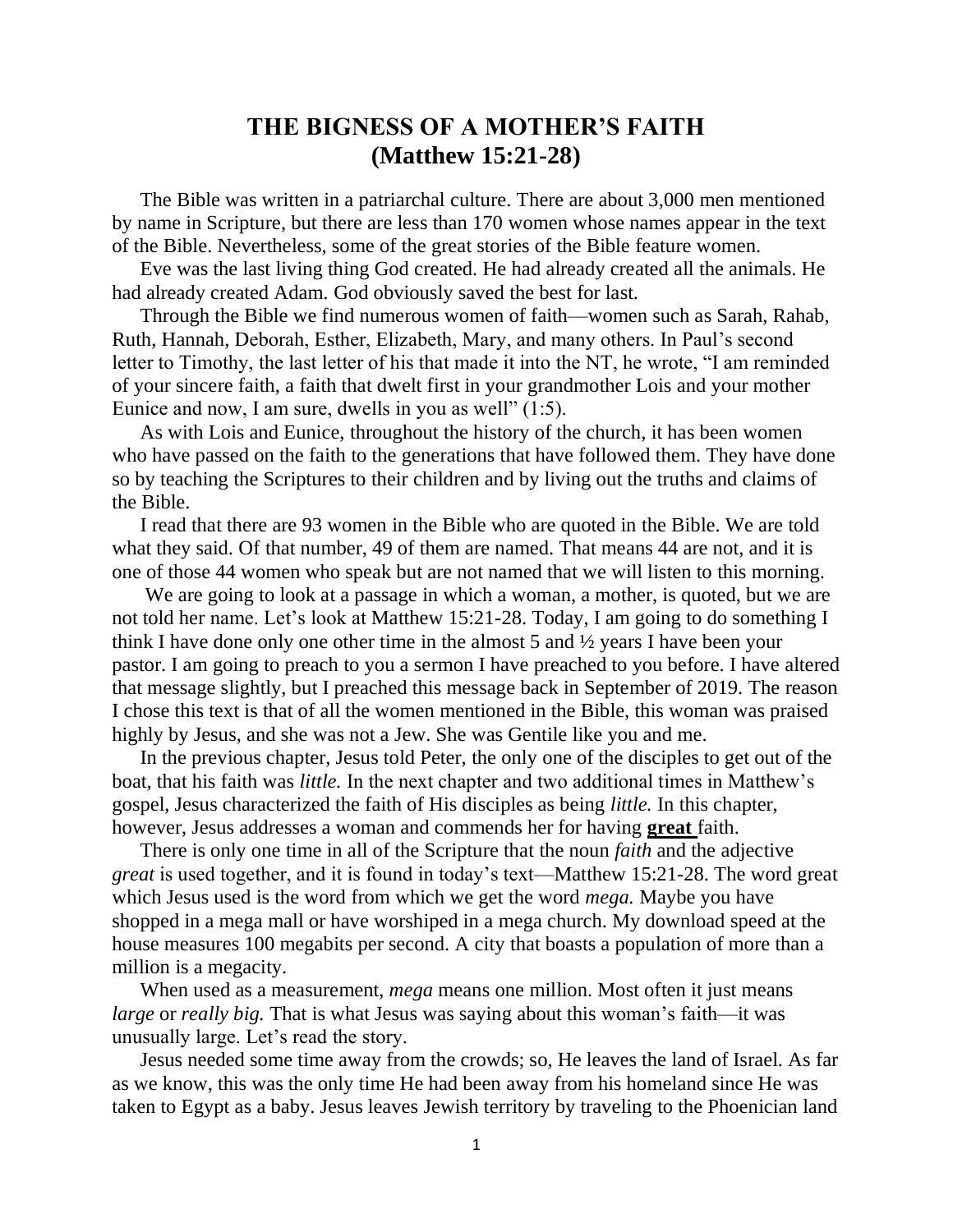of Tyre and Sidon just to the north and west of Galilee. Jesus knows the Jewish leaders would not dare to look for Him there. That would take them into the land of the Gentiles, and they wouldn't do that.

#### **A Mother's Mega Faith Does Battle with Big Needs**

We are not told how the woman in the story learned of Jesus' presence in her district. We know from Mark's gospel that the multitudes that followed Jesus included people from Tyre and Sidon. Presumably, either this woman had seen Jesus before or someone she knew recognized Him and pointed Him out when He arrived. Regardless, she knew who Jesus was, and she knew Jesus was near, and she came to Him with her request.

This woman had a big need involving her daughter. We are not told the age of the daughter, but the mother claims her daughter is demon-possessed. It doesn't appear that the girl is with her mother. Apparently, the mother left her in the care of someone else and came to Jesus begging Him to heal her little girl. She didn't make one simple, dignified request. In the Phillips translation, it says that she came "crying at the top of her voice." In his commentary, R. T. France translates v. 22 as, "kept shouting."

Over and over, again and again, this distraught lady loudly begs Jesus to do something for her daughter.

David Dykes compared what this woman was doing with you crashing a party and then going up to the guest of honor and repeatedly asking if he was jumper cables because you need help starting your car. What she was doing was clearly inappropriate. It was unwanted. She was being a nuisance. The disciples are getting tired of her incessant shouting and ask Jesus to just send her away (v. 23).

The woman is obviously desperate. Dykes said in a sermon on this passage:

I've often said God always meets you at the P.O.T.D. That stands for the Point of Total Desperation . . . God brings us to these points of desperation because He knows some of us are so hardheaded that we will only seek Him in times of desperation. Vance Havner used to say the problem with unanswered prayer is that "the situation is desperate but the saints are not." Are you desperate enough to cry out to Jesus?

It is when we are desperate that God knows we mean it. That is when we He knows we are serious. Read the Book of Psalms. Notice David crying out to God, begging for God to deliver Him, to rescue Him. God met David at his point of desperation, and He will meet you at yours.

It will take desperate times of need for you to connect God's power with your problem.

What desperate need do you face? What need are you doing battle with today? Is it financial, relational, medical, vocational, educational, spiritual, or just circumstantial?

David praised God in Psalm 40:2 that God had delivered him out of the miry clay and had set his feet upon the rock. What muddy hole do you find yourself in that you can't get yourself out of without His help? Ask God to extricate you, and let Him set your feet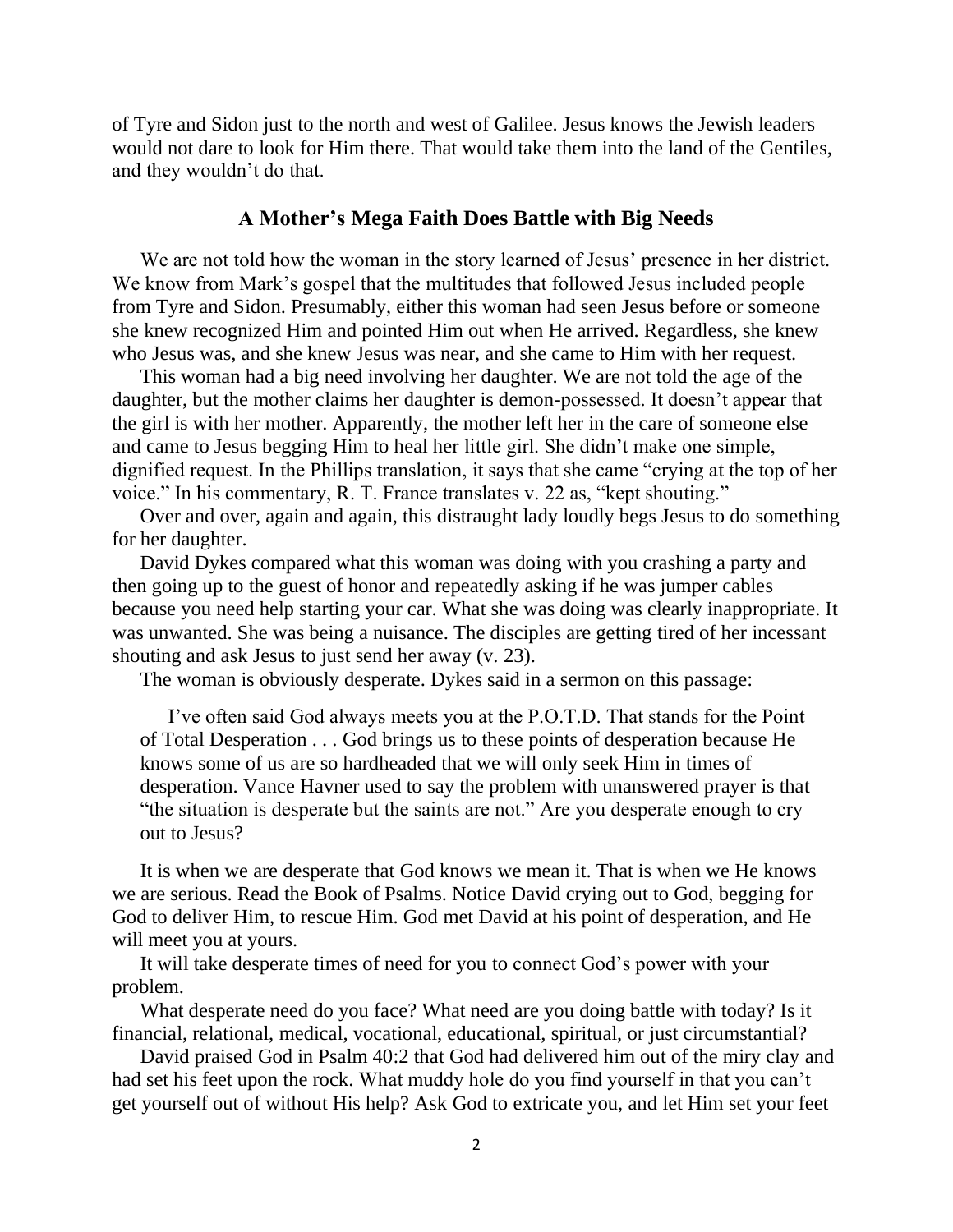upon a rock.

It is one thing to do that for yourself, but mothers who have a big faith do that for others. They do it for those in those in their family, for those they know and love. Their strong faith causes them to intercede for others.

That leads us to a second truth.

#### **A Mother's Mega Faith Is Prompted by Big Love**

It was her daughter that was demon possessed, but the woman in our story asks Jesus over and over again, "Have mercy on me." That is the love of a parent. When your child is sick and ill, you literally hurt and ache for your child. When your child is delivered, then you are delivered. Until your child is delivered, you are not.

This mother was able to say to Jesus, "Have mercy on me," because her life was bound up with the life of her daughter. That is the love of a parent and especially the love of a mother.

It is interesting how pain and love often intersect one another. To love another person is not just to risk pain; it insures pain. If you love truly someone you will most certainly undergo pain. Sometimes they may do something that pains you, but more often, you will feel pain because the one you love is doing through a difficult time. That means you will either be pained by the one you love or you will be pained for the one you love. Either way, we need a strong chain of faith to extract us out of a muddy moment.

In his book *The Problem of Pain,* C. S. Lewis wrote: "God whispers to us in our pleasures, speaks in our conscience, but shouts in our pains; it is His megaphone to rouse a deaf world."

Will you love someone else to the point of pain and beyond? Mothers who have a big faith do that, and because of their big faith, they take that person's case to the Lord.

That leads us to the next truth.

## **A Mother's Mega Faith Pursues a Big Savior**

Mark tells us in the  $7<sup>th</sup>$  chapter of his gospel account that this woman was a Syrophoenician. She was not a Jew. Her people did not worship the God of the Hebrew Scriptures; yet, she did not pray to the idols that her people worshiped. She knew there was something special about this Jesus. She knew that her only hope lay in Him. Maybe she was there on the shores of Lake Galilee when she saw Him free demon-possessed individuals. Maybe she had friends who told her the stories of what Jesus had done. We don't know how she knew, but it is clear she knew Jesus was the only answer.

The bigger your God becomes the greater your faith will be. Those who have a small God have a small faith, and those who have a big God have a big faith. The largeness of your faith is determined the by the bigness of your God.

Some years ago, John Ortberg preached a sermon he entitled, "Big God/Little God." In his message he emphasized the fact that the size of our God directly determines our ability or inability to live the Christian life well. He talked about the danger of reducing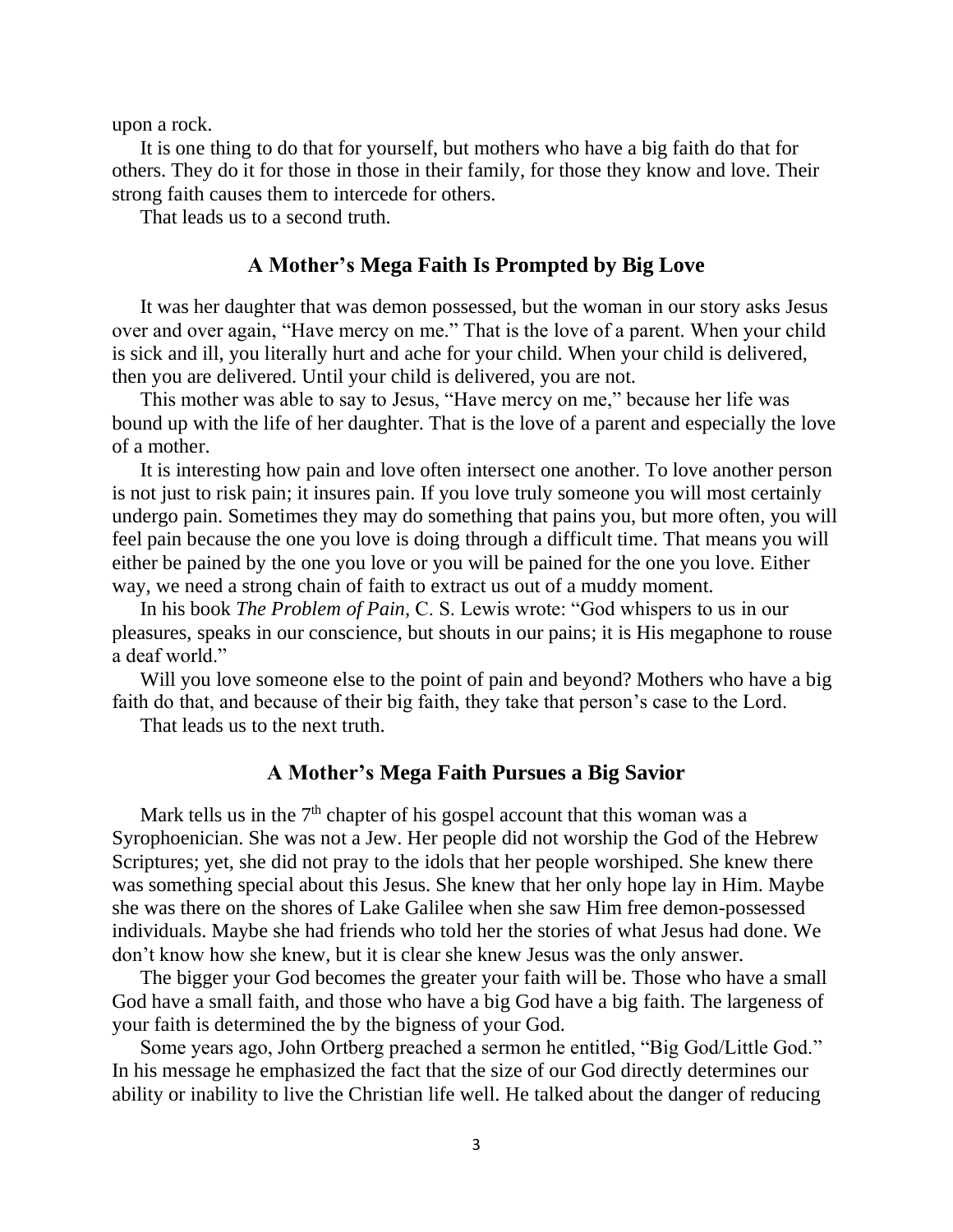the size of our God. He said:

When human beings shrink God, they pray without faith, worship without awe, serve without joy, suffer without hope, and the result is a life of stagnation and fear, a loss of vision, an inability to persevere and see it through. It's against this backdrop the writers of Scripture never tire of telling us that we do not live with a little, tribal God. Whatever we need, God is bigger. Whatever our weakness, God is stronger.

He concludes his sermon with these words:

God knows . . . about your worries. He knows about your kids. He knows what you've lost. He knows about the divorce. He knows about the crumbling marriage. He knows about the affair. He knows about the abortion. He knows about the job failure. He knows. He knows. He knows about where you are stagnant. He knows where your dreams have died. But He has better dreams for you. If you just ask him, He will be a bigger presence in your life than you have known.

When you find yourself in a muddy moment that turns out to be far more than a moment, you are going to ask yourself, "Why am I still here stuck in this mud?" You may be tempted to doubt the ability of God to extricate you from what you have gotten yourself into.

We teach kids the little song:

My God is so big, so strong and so mighty There's nothing my God cannot do

Us big kids need to learn that song and believe the truth of that song. That will help us forge a strong faith.

# **A Mother's Mega Faith Overcomes Big Hurdles**

In our story, Jesus does some surprising things, things you wouldn't expect Jesus to do. First, He ignores her. He won't answer her. He remains silent. Does God ever give you the silent treatment? If God's seeming silence causes you to become silent, your faith is way too weak.

Jesus' silence causes her to fill the void with ever louder cries for mercy. She doesn't allow His silence to silence her.

The disciples have had it up to here with her; so, they tell Jesus, "Just send her away." I think what they mean is, "Just go ahead a heal her daughter so she will leave us alone."

Finally, Jesus speaks, but He doesn't give her the answer she was hoping to hear. Basically, He says, "I didn't come to help people like you. I am on mission to the Jewish people, and you aren't Jewish."

This woman, however, doesn't back down, and she doesn't back off. Instead of addressing Him as the Son of David, this time she calls upon Him as Lord. The Greek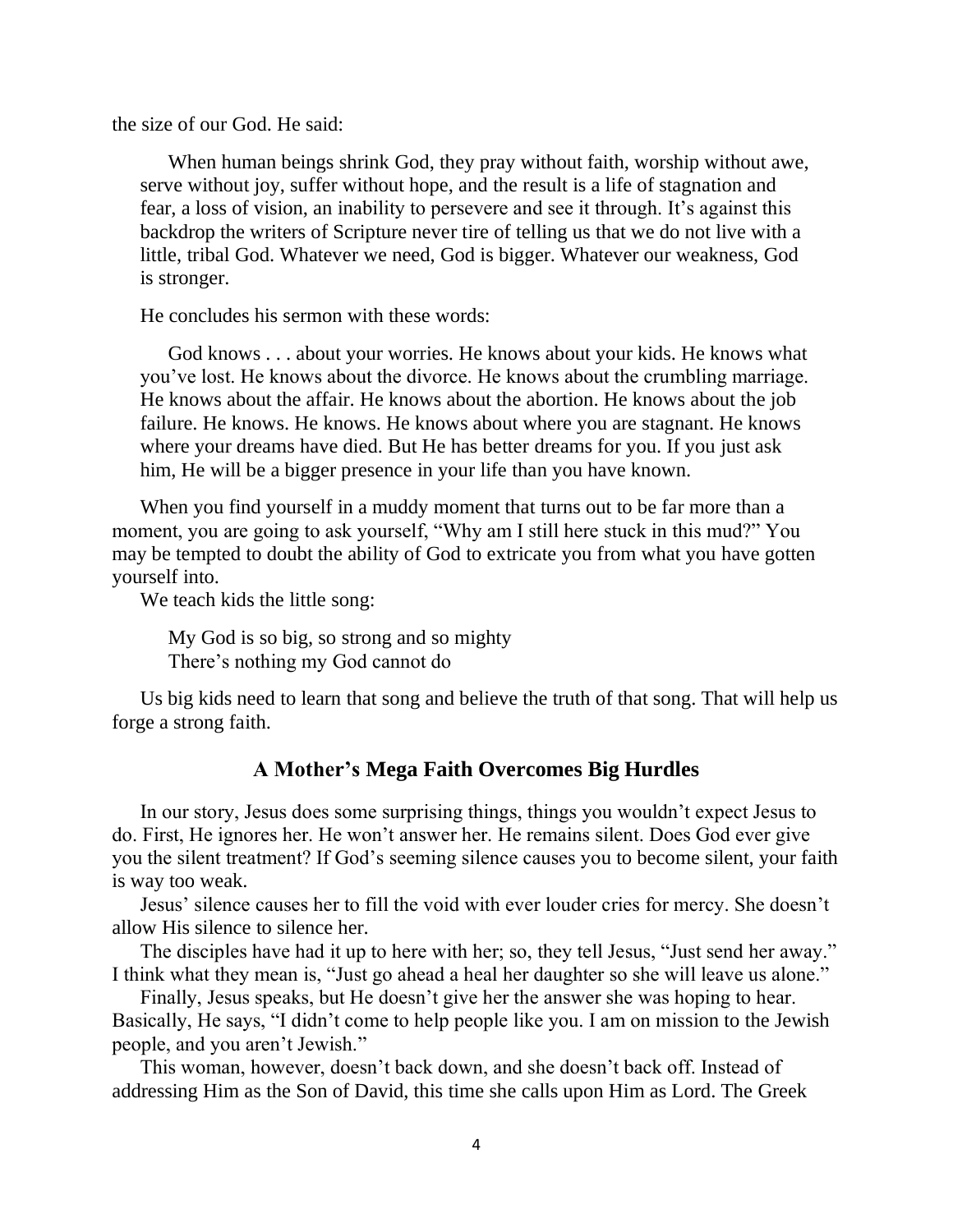word for Lord could be used in two ways. First, it could be used as a term of respect, much the way we might say, "Sir." Second, it could be used as a recognition of deity. Since this woman knelt before Jesus as she called Him "Lord," I suspect that she is owning Him as her Lord. She's not giving up.

Jesus seems to still be testing the strength of her faith. Once more, he seems to throw water on the burning candle of her faith. Look at v. 26. In Jesus' statement, *children* refers to the Jewish people. *Bread* refers to His blessings. Guess who the *dogs* are? She is one of the dogs. Would you be offended if someone called you a dog?

There was great enmity between the Jews and other races. Jews often referred to non-Jews as Gentile dogs. In the ancient word, dogs were scavengers. They weren't pets. They ran free. They were unclean animals.

Some have pointed out that Jesus didn't use the normal word that was used when insulting someone by calling them a *dog.* He used the diminutive form which means *little dog* or *puppy.* Maybe Jesus was throwing a bone to this little dog. Maybe He said what He said with a wink rather than a scowl.

Regardless, this little dog picked up that bone and ran with it. She responded, "Well, even the little dogs get scraps from the Master's table. Maybe I don't qualify to be one of Your children, but I'm happy to be your little dog if You will let me eat the crumbs of Your kindness."

This woman showed both persistence and humility. God responds to both. The Bible teaches that while God opposes the proud, He draws near to the humble.

For the mathematically minded, Dykes provided an equation we would do well to remember:  $DESPERATION + PERSONCE + HUMILITY = GREAT FAITH.$ 

We come now to the fifth and final truth.

## **A Mother's Mega Faith Receives the Lord's Big Yes**

Jesus' silence seemed to say, "no." Jesus' declaration that He had come for the Jews seemed to say, "no." Jesus' statement that she was a dog and not one of the children seemed to be a "no." The woman kept on, however, and Jesus said, "yes." In v. 28, Jesus called her *woman* instead of dog, and He paid her the highest compliment Jesus ever gave to another person regarding her faith. He called it *mega faith.* Then, He said to her what she longed to hear, "Be it done for you as you desire."

She knew her daughter was going to be just fine because that was her desire, and she took Jesus at His word.

What do we do when we never do get the "yes" we were hoping for and praying for and looking for?

- What are we to do when the tests come back and the doctor says the cancer is inoperable?
- What are we to do when the bank forecloses on our loan and we lose the house?
- What are we to do when the person we love, the one we thought loved us, walks out and never comes back?